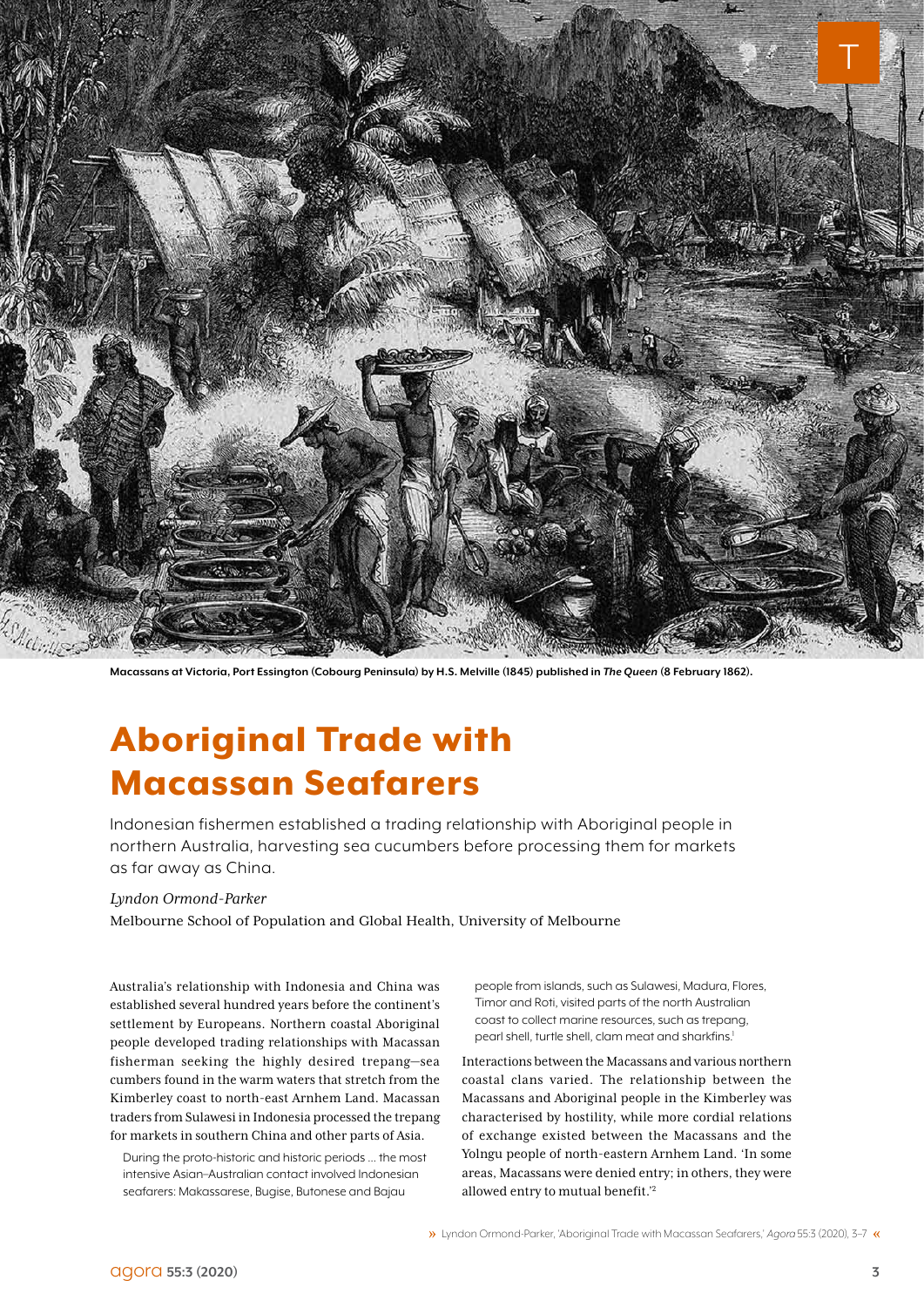

**Figure 1. Macassan voyaging routes from Sulawesi to northern Australia.3**

- 1 M.J. Morwood and D.R. Hobbs, 'The Asian Connection: Preliminary Report on Indonesian Trepang Sites on the Kimberley Coast, N.W. Australia,' *Archaeology in Oceania*, 32:3 (1997), 197.
- 2 Denise Russell, 'Aboriginal– Makassan Interactions in the Eighteenth and Nineteenth Centuries in Northern Australia and Contemporary Sea Rights Claims,' *Australian Aboriginal Studie*s, 1 (2004), 4.
- 3 Annette Oertle, Matthew Leavesley, Sean Ulm, Geraldine Mate and Daniel Rosendahl, 'At the Margins: Archaeological Evidence for Macassan Activities in the South Wellesley Islands, Gulf of Carpentaria,' *Australasian Historical Archaeology* 32 (2014), 64–71. .
- 4 Russell, 'Aboriginal– Makassan Interactions.'
- 5 Marshall Clark and Sally K. May, eds.,(2013) *Macassan History and Heritage: Journeys, Encounters and Influences (*Canberra: ANU E Press, 2013). https://library. dbca.wa.gov.au/static/ FullTextFiles/924788.pdf
- 6 Paul S.C. Taçon and Sally K. May, 'Rock Art Evidence for Macassan–Aboriginal Contact in Northwestern Arnhem Land,' in Marshall Clark and Sally K. May, eds., *Macassan History and Heritage,* 134.



**Rock art depicting a Macassan prau (1762–1814).**  Wikimedia Commons

Archaeological research conducted in the 1970s and 1980s by Campbell Macknight found that fishermen from Macassar in the southern Celebes (Sulawesi) visited the coast between the Cobourg Peninsula and the Sir Edward Pellew Group around 1720 to 1906, with Groote Eylandt more frequently visited than Melville Island, Bathurst Island and the Wellesley Islands (Fig. 1).<sup>3</sup> Several linguistic studies showed coastal people in East Arnhem Land had incorporated a substantial number of Macassan words in their levicon.<sup>4</sup>

Coins found in Arnhem Land with dates ranging from 1742 to 1838 provide evidence that trepang trade was occurring since at least the seventeenth century. Proof of trading is also seen in the visual depictions at rock art sites. Similarly, evidence of contact and trade appears in bark paintings and Aboriginal oral histories. However, the dates of found objects and rock art do not preclude earlier trade or visitors from Asia to the northern Australian coastline.<sup>5</sup>

Rock art evidence of Macassan contact exists across northern Australia from the west to the east coast. The rock art depicts seasonal fleets of Macassan boats called 'prau' that came to Australia's northern waters to trade and harvest trepang.

This pictorial history not only shows early contact with non-European peoples but provides evidence that these interactions were a robust cultural exchange. What the rock art exemplifies is a 'perspective of the encountered rather than those doing the encountering, as is usually the case.'6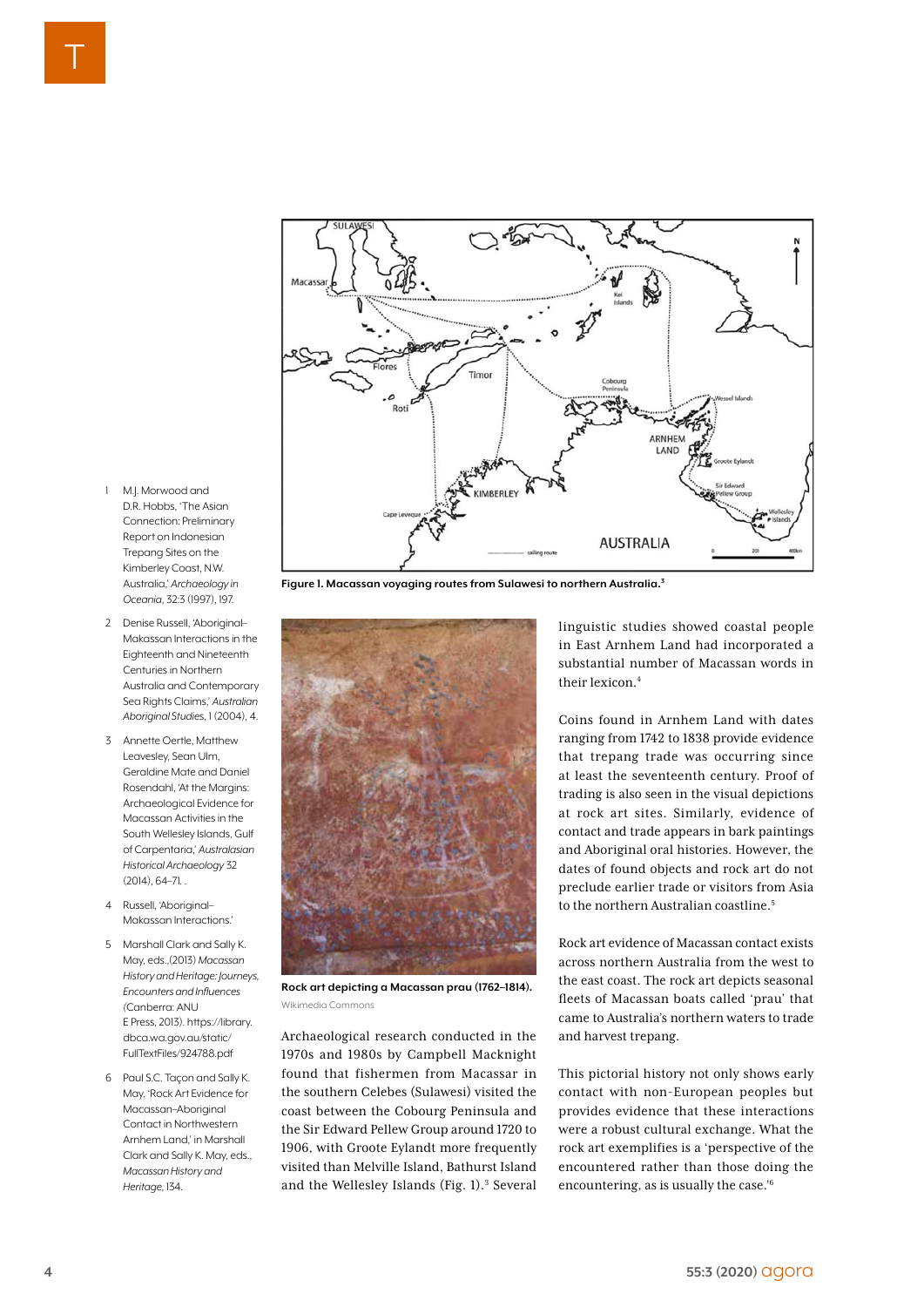

**Trepang is an edible sea cucumber that is dried for consumption. Ed Bierman (CC BY 2.0)** Steve Lovegrove/Adobe

The historical relationship of agreement and trade between peoples is also recognised today by the Numbulwar people in south-east Arnhem, whose red flag dance recalls the red sails of the prau.<sup>7</sup>

The Macassans fished for trepang or employed Aboriginal people to do so.<sup>8</sup> They traded goods with Aboriginal people, and traded the trepang across Indonesia and mainland China.

Some Macassans lived with local inhabitants. They built temporary structures to process the trepang but no permanent dwellings.<sup>9</sup> Seeds from the tamarind fruit brought to Australia have left tamarind trees here, and broken Indonesian pottery abounds in the trepang-processing areas, along with some glass.

Macassan influences on Aboriginal people have been studied in the context of religion, language, art, health, music and economic life.10 While anthropologists have largely researched Macassan contact from the Aboriginal perspective, Campbell Macknight has described the trepang industry conducted around the coast of Arnhem Land from the perspective of Macassan men. His chief point of originality, at least within the Australian literature, was to view the enterprise from the deck of a prau going south to Arnhem Land rather than looking from the beach at what was coming over the northern horizon.

We now have a remarkably full account of the whole trade of Makassar through the eighteenth century which places the trade in trepang within its context. Not only was Makassar the point of trade for trepang from Australia, but it was—and remains—the centre of the trade for the

- 7 Gabriel Solis, 'Welcome to Country and the Role of Traditional Music in Modern Indigenous Culture in Australia,' in Boh-Wah Leung, ed., *Traditional Musics in the Modern World: Transmission, Evolution, and Challenges* (Switzerland: Springer, 2018), 195–210.
- 8 Russell, 'Aboriginal– Makassan Interactions.'
- 9 Campbell Macknight, 'Macassans and Aborigines,' *Oceania,* 42 (1972), 284, 287.
- 10 Campbell Macknight, 'The View from Marege': Australian Knowledge of Makassar and the Impact of the Trepang Industry Across Two Ccenturies. *Aboriginal History*, 35 (2011), 121–143.

### Call for Contributors to *Agora*

The themes for Agora's 2021 editions will be 'Women in History', 'Assessment' and 'Colonial Histories'. HTAV members are invited to submit proposals for a Thema or Praktikos article focusing on any of these topics.

Proposals for the first edition on 'Women in History' need to be submitted to agora@htav.asn.au by 30 November 2020. If accepted, the article will need to be completed by 11 January 2021. See agora.htav.asn.au for contributor guidelines.

We also encourage you to share your 'history victories' and teaching tips (up to 250 words) with other HTAV members, and to review one of the books listed at agora.htav.asn.au/books.

Guy Nolch

Editor, *Agora*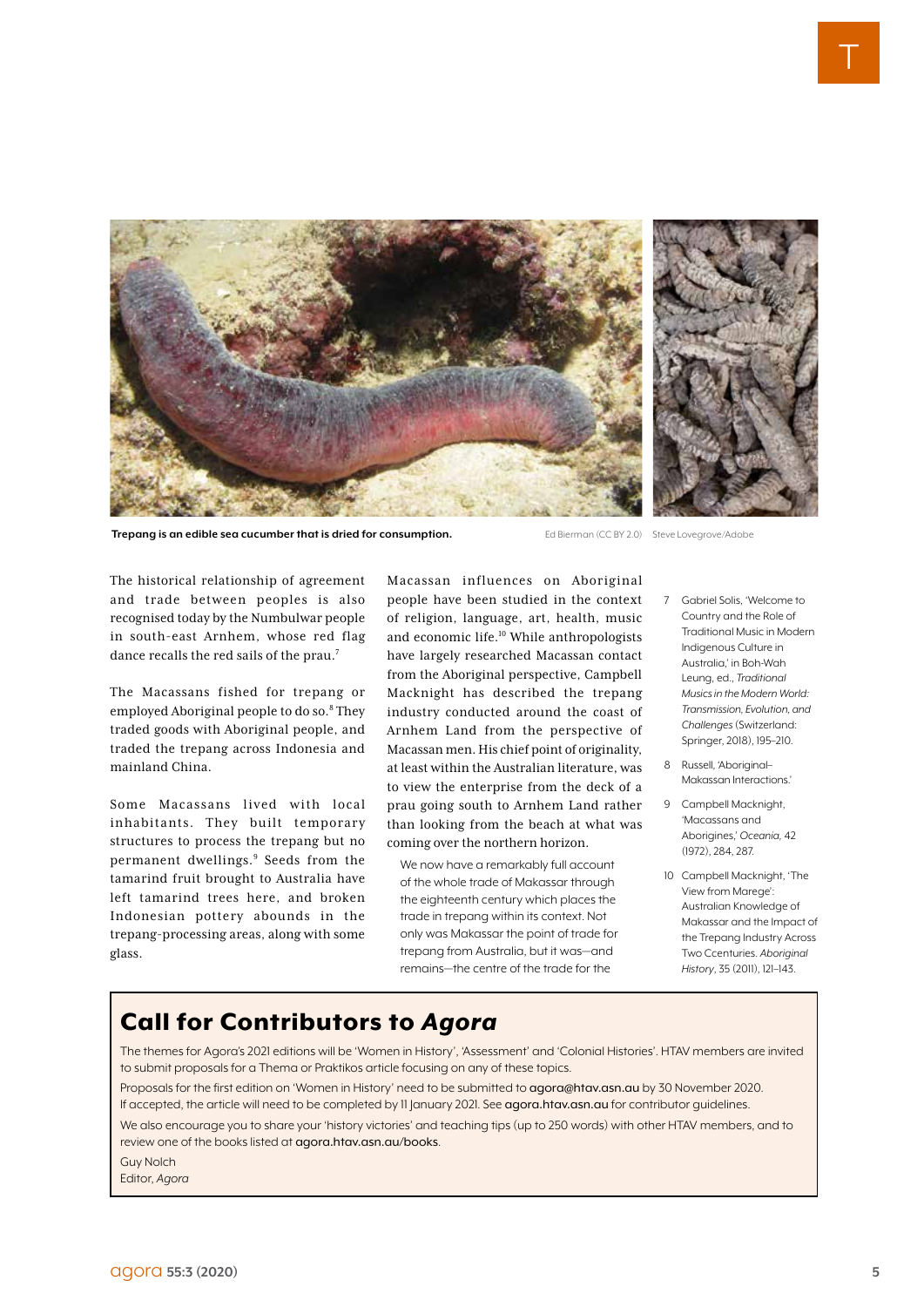**A Macassan stone arrangement near Yirrkala in East Arnhem Land.** Ray Norris (CC BY-SA 2.5)



whole archipelago. This new research confirms my suggestion that the trepang trade began a few years before 1720 and was initially small. Up to the 1760s most trepang came from relatively close at hand and was exported first to Batavia, and thence to China. In the 1760s the average annual export was 3469 pikul (210 tonne). In the 1770s, when a large proportion of the trepang went directly to China in an annual junk, the export had grown to 4568 pikul (276 tonne) and then in the 1780s to 7068 pikul (428 tonne).<sup>11</sup>

During his epic circumnavigation of Australia in 1802–1803, Matthew Flinders found stone fireplaces, pieces of cloth and the stumps of trees cut down with metal axes at several places along the coast of the Gulf of Carpentaria.

11 Macknight, 'The View from Marege,' 133.

#### Recommended Education Resources

#### **Archaeology and Macassan Visitors to Australia**

ABC reporters interview archaeologists as they unearth and interpret the evidence of Indonesian visitors to Arnhem Land. https://education.abc.net.au/home#!/media/154244/ archaeology-and-macassan-visitors-to-australia

#### **Macassan Trepang Processing Site**

Historical photograph at https://www.abc.net.au/news/2018-01-16/ makassan-trepang-processing-site/9331180?nw=0

#### **Archaeology and Macassan Visitors to Australia**

Video and student activities at https://education.abc.net.au/home#!/media/154244/?id=154244

#### **Considerations for Cultural Safety in the Classroom**

Videos and teacher notes at https://education.abc.net.au/home#!/media/3716966/ considerations-for-cultural-safety-in-the-classroom

#### **Trepang Trade**

Podcast at https://www.abc.net.au/radionational/programs/ archived/hindsight/trepang-trade/3482266

#### **Macassan History and Heritage:**

**Journeys, Encounters and Influences**  Free e-book at

https://library.dbca.wa.gov.au/static/FullTextFiles/924788.pdf

#### **Trade with the Makasar**

A short overview and podcast from the National Museum of Australia at

https://www.nma.gov.au/defining-moments/resources/ trade-with-the-makasar

#### **From Makassar to Marege to the Museum**

In this podcast, curator Alison Mercieca considers the places connected by the Macassan voyagers from Indonesia and looks at the archaeological traces left on the Arnhem Land coast. https://www.nma.gov.au/audio/behind-the-scenes-australianjourneys-series/from-makassar-to-marege-to-the-museum

#### **Journey Through History: Makassar to Arnhem Land**

A 21-minute documentary covering a brief history of South Sulawesi, the culture of South Sulawesi, and the ongoing contact between the Muslims of Makassar and the Aboriginals of Arnhem Land. https://www.youtube.com/watch?v=Aa7gNkZ-W6w&list=PLhoe0UH Wi6idTQ8LqteO8iB53sbl0oc7E

#### **How Did the Macassans Influence Aboriginal Life?**

This set of four activity cards explores the diverse range of shared knowledges, understandings and relationships that developed between Macassans and Aboriginal groups across northern Australia. https://fusecontent.education.vic.gov.au/5e86e019-ccf3-460c-8580 e33afe6a54c3/p/index.html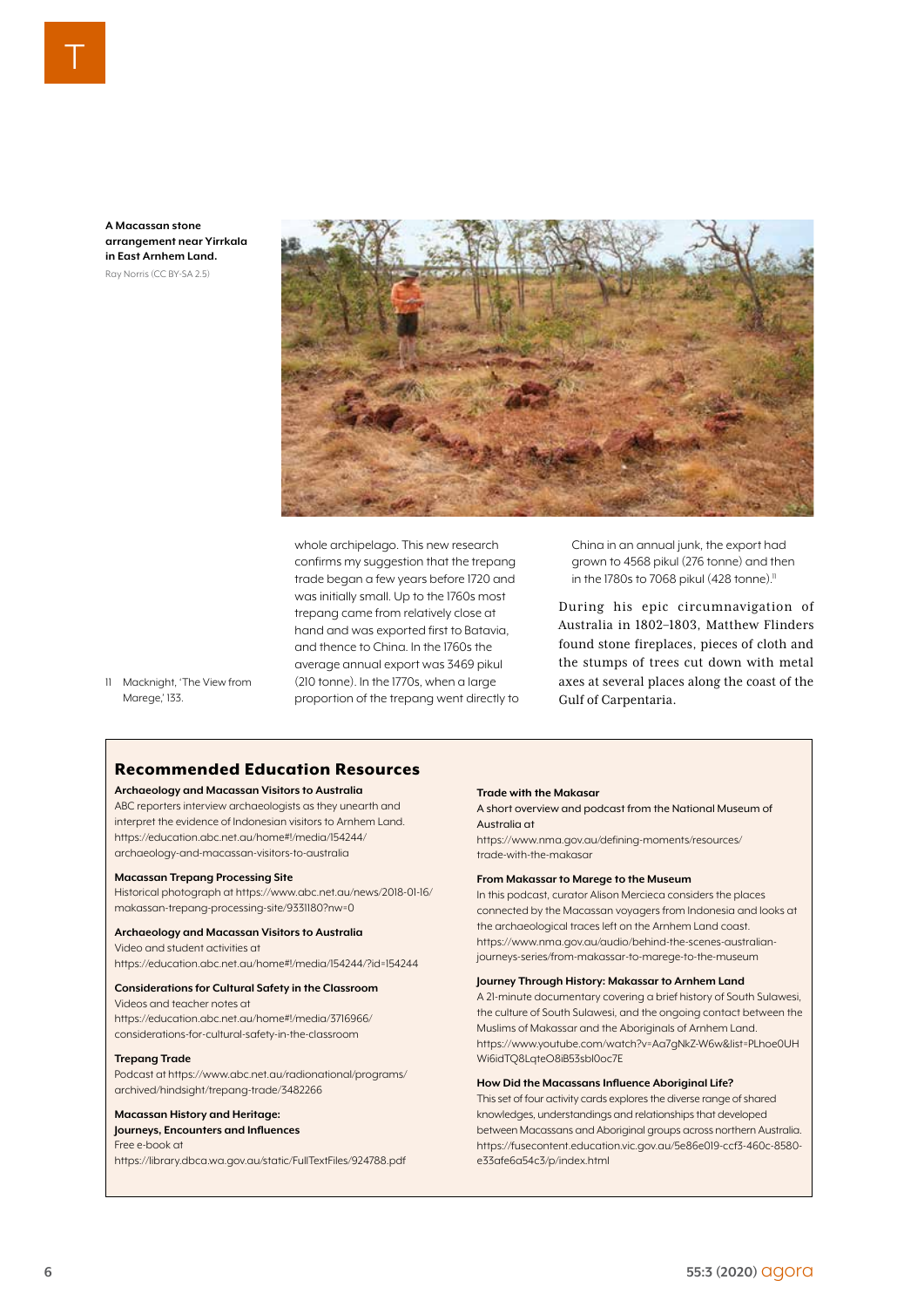On 16 February 1803, Flinders met a fleet of Macassan praus anchored in the English Company Islands off the coast of East Arnhem Land. Here he learned from Pobassoo, the captain of the fleet, that Macassan praus came to the coast of northern Australia every year on the north-west monsoon winds to collect and dry trepang, which they then sold to the Chinese.<sup>12</sup>

Aboriginal people living in Arnhem Land incorporated the memory of Macassans into their social and cultural life. For example, Macassans and their voyages are important in some ceremonies and song cycles where songs may reference Muslim prayers.<sup>13</sup>

The trepang industry diminished after 1906 when the South Australian government, which administered the Northern Territory, restricted licenses to locally owned vessels. Fines were issued for boats entering Australian waters, and Macassan visits declined.

Evidence of Macassan trade was preserved with the National Heritage listing in 2014 of the Wurrwurrwuy stone arrangements

near Yirrkala in East Arnhem Land. These depict secular objects from everyday life, such as arrangements depicting Macassan prau, houses and fish traps, rather than ceremonial or religious objects.

In 2020 we should be reinforcing historical and cultural ties to our closest friends and neighbours in Southeast Asia. Chinese migrants were some of the first free migrants to Victoria in 1815, many working and interacting with Australia's Indigenous peoples as pearlers, miners, cooks and farmers. They forged relationships and friendships with the local Indigenous populations, and children followed. Enduring family relationships between Aboriginal and Asian peoples ensued from Victoria to the Kimberley, and relationships between Yolngu people and Sulawesi endure to this day.14

It is historical encounters such as those between the Macassan and Aboriginal and Torres Strait Islander people that strengthen a shared regional history of diplomacy, trade and cultural exchange.

- 12 Department of Agriculture, Water and the Environment, 'Australian Heritage Database: Wurrwurrwuy, Yirrkala, NT, Australia.' https://www.environment. gov.au/cgi-bin/ahdb/search. pl?mode=place\_ detail;place\_id=106088.
- 13 ibid.
- 14 Alison Inglis and Susan Lowish, 'Trepang: Crossing Cultures/Creating Connections.' *Artlink*, June 2012, accessed April 12, 2020, https://www.artlink.com.au/ articles/3826/trepangcrossing-cultures-creatingconnections/

# **PROFESSIONAL READING ESPECIALLY FOR YOU**

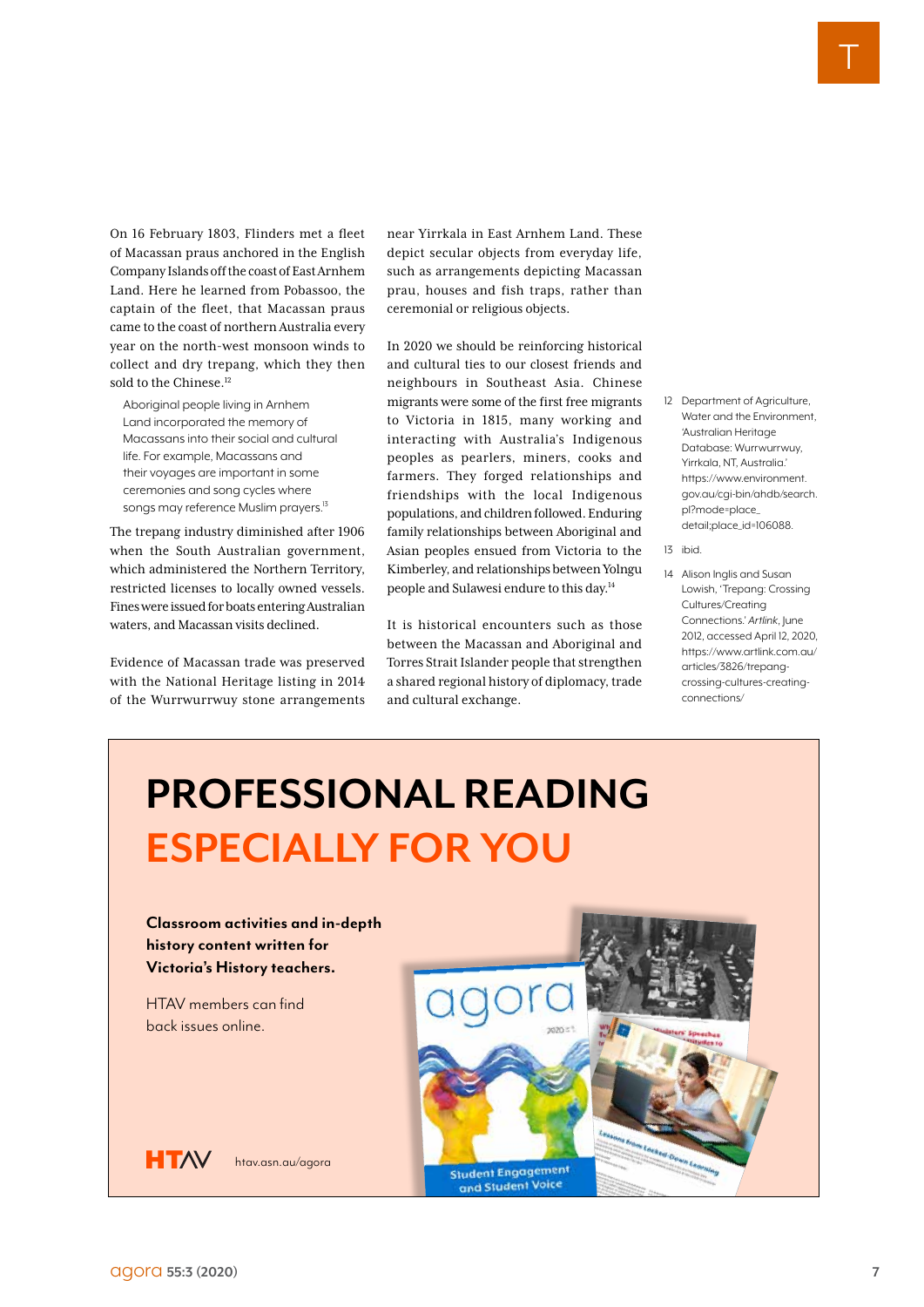Copyright of Agora is the property of Copyright Agency Limited and its content may not be copied or emailed to multiple sites or posted to <sup>a</sup> listserv without the copyright holder's express written permission. However, users may print, download, or email articles for individual use.